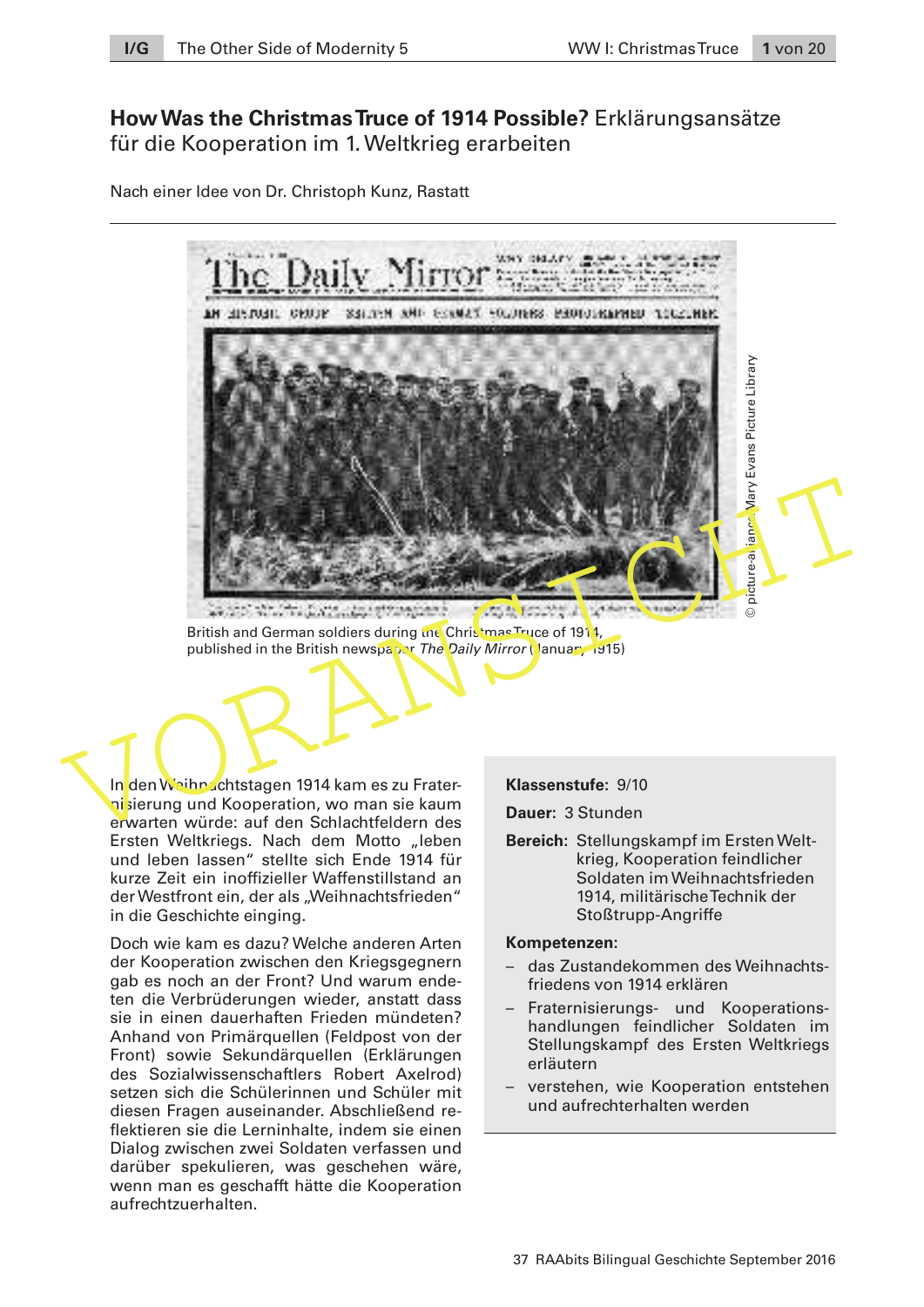# Internetseiten

[http://www.independent.co.uk/life-style/history/the-1914-christmas-truce-a-plum-pudding](http://www.independent.co.uk/life-style/history/the-1914-christmas-truce-a-plum-pudding-policy-which-might-have-ended-the-war-2167090.html)[policy-which-might-have-ended-the-war-2167090.html](http://www.independent.co.uk/life-style/history/the-1914-christmas-truce-a-plum-pudding-policy-which-might-have-ended-the-war-2167090.html)

Unter diesem Link findet sich der vollständige Brief des britischen Soldaten Frederick W. Heath über den Weihnachtsfrieden, der im Januar unter anderem in der britischen Zeitung "The Daily Mirror" abgedruckt wurde. Ein eindrucksvoller und emotionaler Augenzeugenbericht zu den Geschehnissen.

# [http://www.lexikon-erster-weltkrieg.de/Briefe\\_gefallener\\_Studenten](http://www.lexikon-erster-weltkrieg.de/Briefe_gefallener_Studenten)

Eine Sammlung eindrücklicher Feldpostbriefe, die von jungen Männern aus den französischen Schlachtfeldern geschrieben wurden – oft wenige Tage oder Wochen vor deren Tod. Sie erzählen von den unterschiedlichsten Situationen und zeigen die verschiedensten Charaktere, Wünsche und tiefste Gefühle.

## <https://www.phbern.ch/ideenset-weltkrieg/unterrichtsmaterial/unterrichtseinheiten.html>

Auf ihren Internetseiten bietet die Pädagogische Hochschule Bern eine Unterrichtsreihe mit dem Titel "Der Weihnachtsfriede 1914. Eine Fallstudie für die Sekundarstufe I" von Nadine Ritzer und Sabine Ziegler zum Download an. Die Einheit enthält Quellentexte und Anregungen für die Unterrichtsgestaltung. In den Aufgaben geht es auch darum, mit den Schülern zu ergründen wie sie sich in einer ähnlichen Situation verhalten hätten.

## https://livewellforless.sainsburys.co.uk/the-real-story-behind-our-christmas-tv-advert/

Unterrichtsgestaltung. In den Aufgaben geht es auch darum, mit den Schülern zu ergründen<br>
Wer sie sich in einer ähnlichen Situation verhalten hätten.<br>
Mitters://livewellforless.sainsburys.co.uk/the-real-story-behind-our-ch Kurzer Dokumentarfilm der Supermarktkette Sainsbury, der als Hintergrundinformation zu ihrem Werbespot zu diesem Thema produziert wurde. Mit Quellenzitaten und Interviews mit Historikern.

# https://www.youtube.com/watch?v=NWF2JBb1bvM

Werbespot der britischen Supermarktkette Sainsbury, mit dem sie Ende 2014 an den Weihnachtsfrieden im Ersten Weltkrieg can nerte

# **Verlaufsübersicht zur Reihe**

| Stinde: | The Christmas Truce – What happened in the winter of 1914? |
|---------|------------------------------------------------------------|
|         |                                                            |

- **2. Stunde:** Cooperation on the battlefield What led to the Christmas Truce?
- **3. Stunde:** The end of the cooperation the war continues

# **Verlaufsübersicht zu den Stunde**

**1. Stunde:** The Christmas Truce – What happened in the winter of 1914?

| <b>Material</b> | <b>Verlauf</b>                                                                                                                                                                                       |
|-----------------|------------------------------------------------------------------------------------------------------------------------------------------------------------------------------------------------------|
| M 1             | The First World War – What happened in the winter of 1914? / Aktivieren von<br>Vorwissen und Motivation anhand einer Fotografie; Bilden von Hypothesen                                               |
| M <sub>2</sub>  | The First World War - the situation at the end of 1914 / Erarbeiten der Aus-<br>gangslage für den Weihnachtsfriedens anhand eines Sachtextes und Aus-<br>zügen aus Feldpost                          |
| $M_3$           | The Christmas Truce of 1914 - a British soldier's letter / Erarbeiten der<br>Geschehnisse am Weihnachtsabend 1914 auf dem Schlachtfeld anhand von<br>Auszügen aus Feldpost eines britischen Soldaten |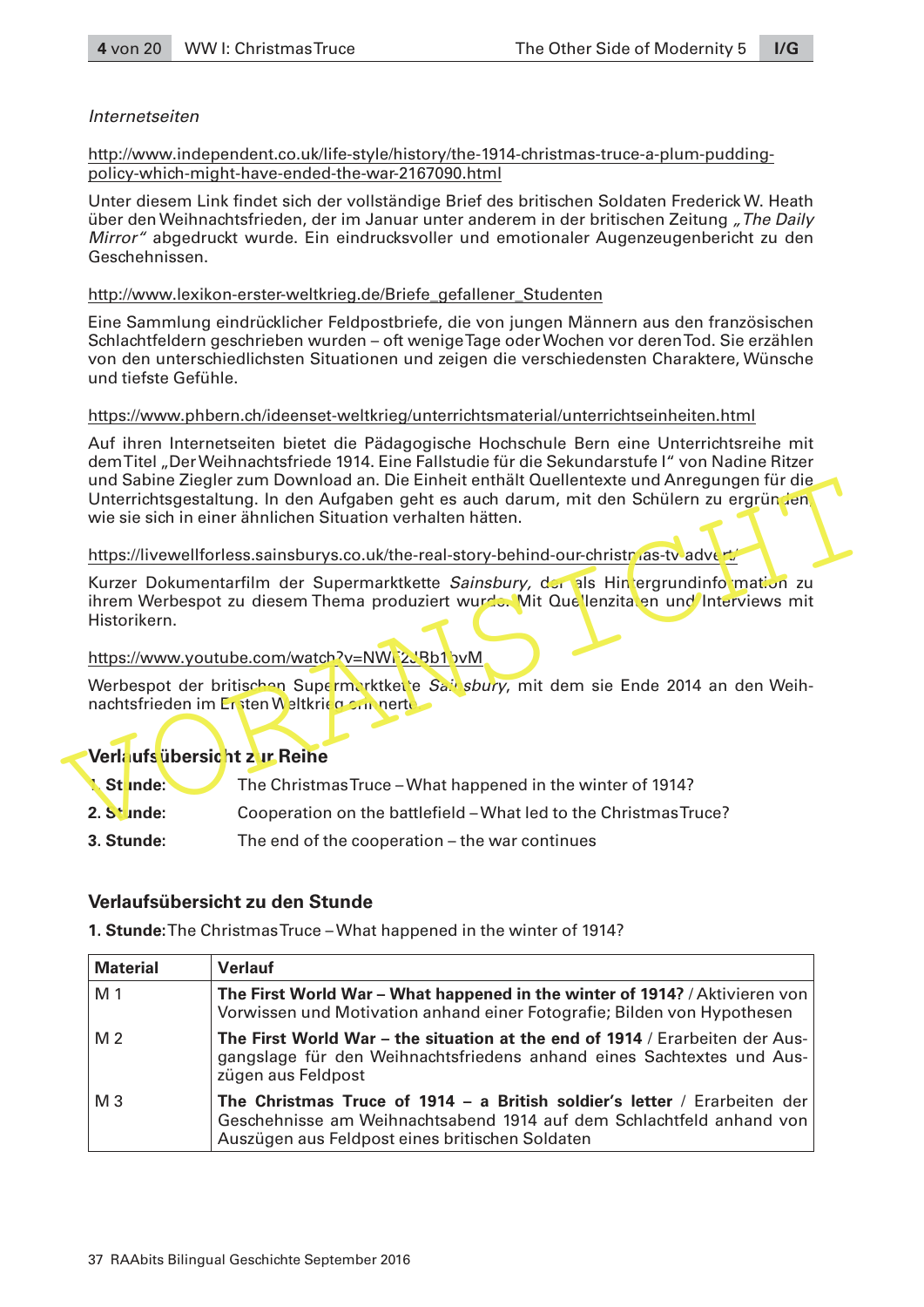| <b>Material</b> | <b>Verlauf</b>                                                                                                                                                                                                      |
|-----------------|---------------------------------------------------------------------------------------------------------------------------------------------------------------------------------------------------------------------|
| M 4             | Cooperation instead of fighting? - A sociological study / Erarbeiten eines<br>sozialwissenschaftlichen Erklärungsansatzes anhand einer Sekundärguelle                                                               |
| M 5             | Cooperation in trench warfare – The strategy of "live and let live" / Erarbeiten<br>der Entstehung und Aufrechterhaltung von Kooperationen auf dem Schlacht-<br>feld anhand von primären und sekundären Textquellen |
| M 6             | Cooperation in trench warfare – the "imagined" war / Untersuchen von Bei-<br>spielen des Waffeneinsatzes während Waffenstillständen als Mittel der Koope-<br>ration anhand von primären und sekundären Textquellen  |

# **2. Stunde:** Cooperation on the battlefield – What led to the Christmas Truce?

# **3. Stunde:** The end of the cooperation – the war continues

| <b>Material</b> | <b>Verlauf</b>                                                                                                                                |
|-----------------|-----------------------------------------------------------------------------------------------------------------------------------------------|
| M 7             | The end of the cooperation – the war continues / Erarbeiten der Gründe für<br>das Scheitern der Kooperation anhand von sekundären Textquellen |
| $M_8$           | <b>The Christmas Truce – a shimmer of hope?</b> / Entwickeln eines kreativen $\text{Di}$<br>logs zur Bedeutung des Weihnachtsfriedens         |

# **Materialübersicht**

| M 8            |                          | The Christmas Truce - a shimmer of hope? / Entwickeln eines kreativen Dia-<br>logs zur Bedeutung des Weihnachtsfriedens |  |
|----------------|--------------------------|-------------------------------------------------------------------------------------------------------------------------|--|
| 1. Stunde      | <b>Materialübersicht</b> | The First World War - V hat happened in the winter of 1914?                                                             |  |
| M 1            | (B <sub>i</sub> )        | The First World War - What happened in the winter of 1914?                                                              |  |
| M <sub>2</sub> | (Tx)                     | The First Wond Wat-the situation at the end of 1914                                                                     |  |
| M <sub>3</sub> | (Tx)                     | The Christmas Truce of 1914 - a British soldier's letter                                                                |  |
| 2. Stunge      |                          | Cooperation on the battlefield - What led to the Christmas Truce?                                                       |  |
| $NI$ 4         | (Tx)                     | Cooperation instead of fighting? - A sociological study                                                                 |  |
| M 5            | (Tx)                     | Cooperation in trench warfare – the strategy of "live and let live" (Partner A)                                         |  |
| M 6            | (Tx)                     | Cooperation in trench warfare – the "imagined" war (Partner B)                                                          |  |
| 3. Stunde      |                          | The end of the cooperation - the war continues                                                                          |  |
| M 7            | (Tx)                     | The end of the cooperation – the war continues                                                                          |  |
| $M_8$          | (B <sub>i</sub> )        | The Christmas Truce - a shimmer of hope?                                                                                |  |
|                |                          |                                                                                                                         |  |

# **Lernerfolgskontrolle**

| M 9 | (LEK) | Test: What do you know about the Christmas Truce of 1914? |
|-----|-------|-----------------------------------------------------------|
|-----|-------|-----------------------------------------------------------|

**Ab:** Arbeitsblatt – **Bi:** Bildimpuls – **LEK:** Lernerfolgskontrolle – **Tx:** Text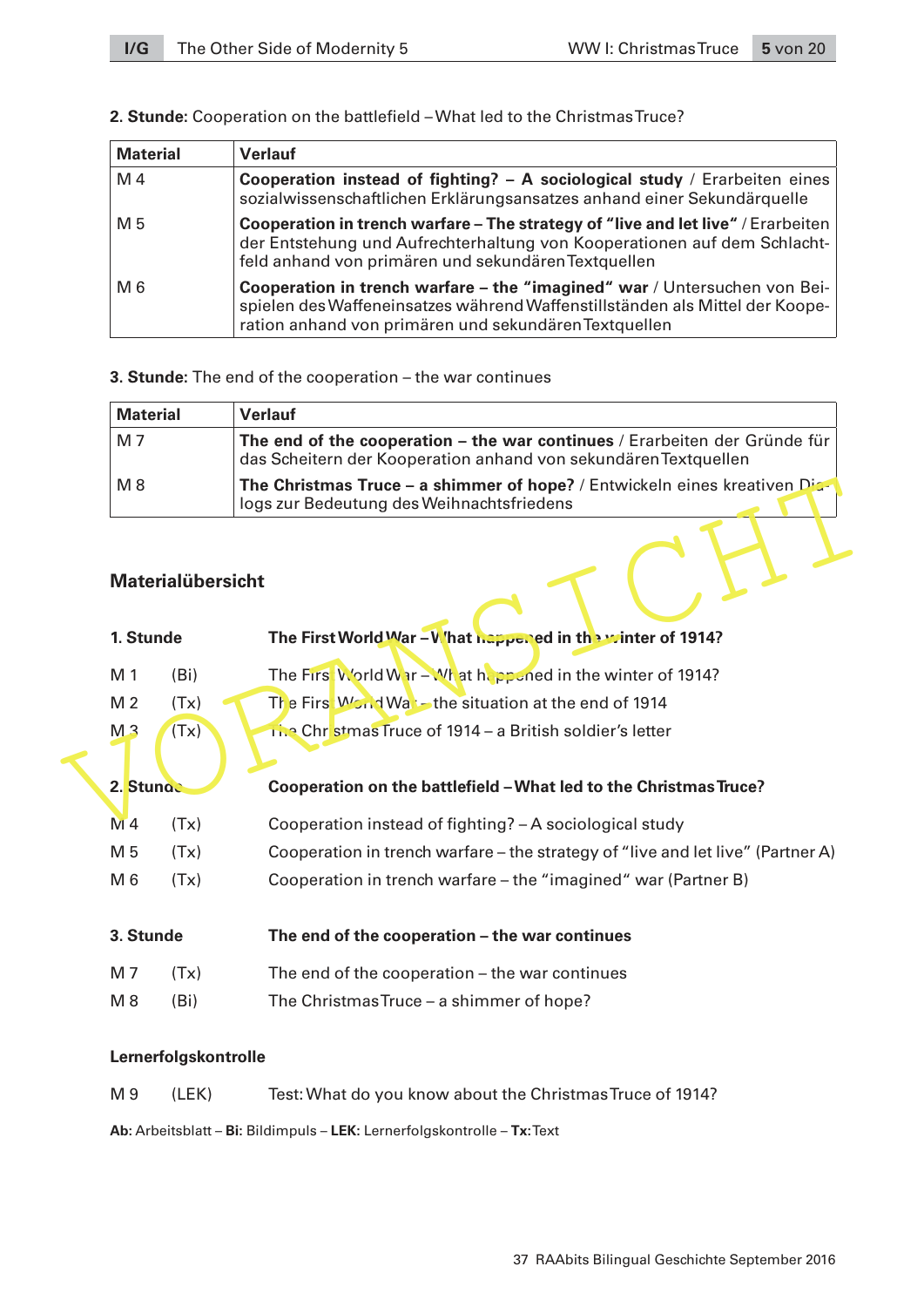

- 1. Describe the front page of the newspaper. Discuss the photograph as well as the title.
- 2. Speculate about why British and German soldiers were photographed together in the winter of 1914 during the First World War.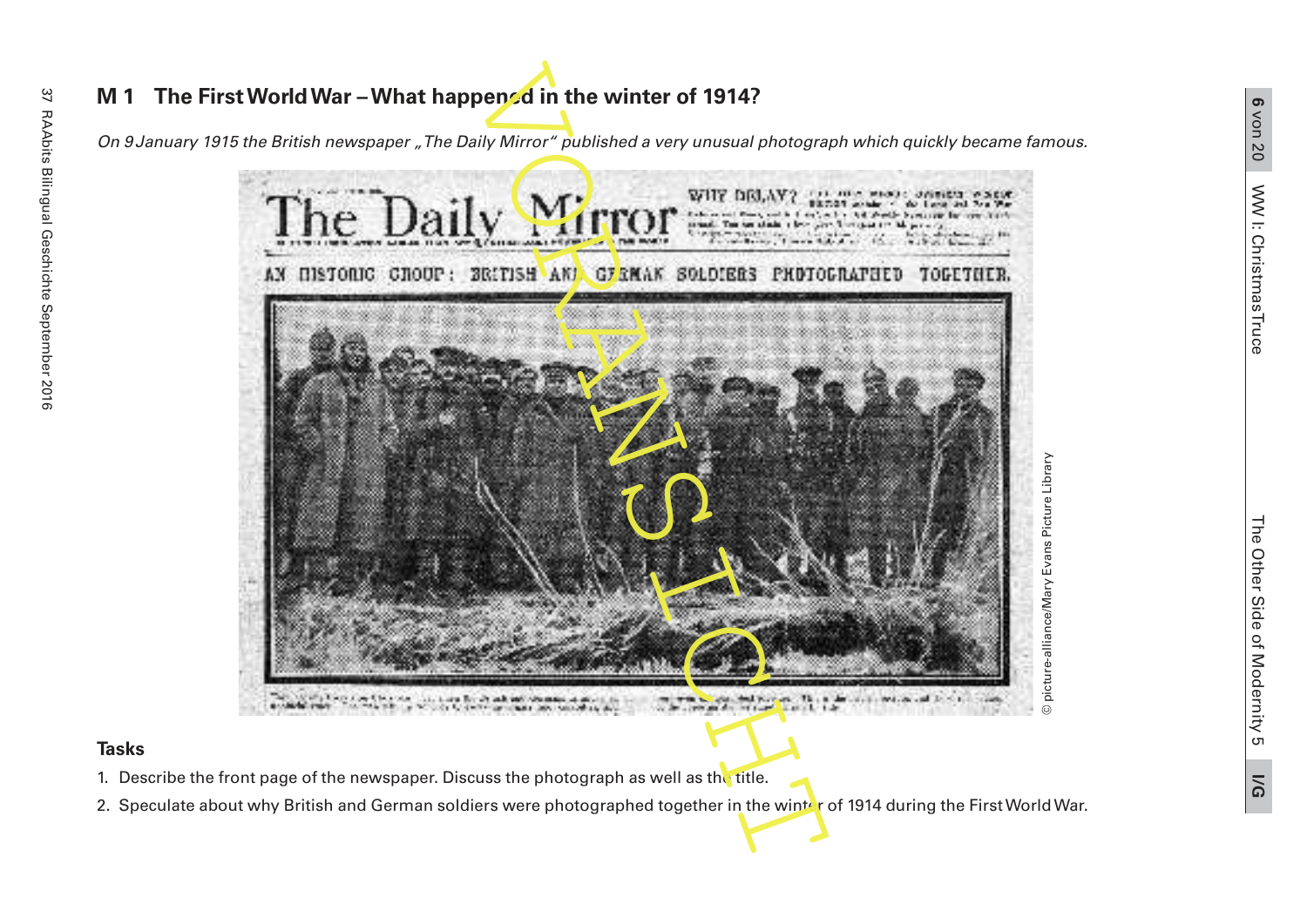# **M 3 The Christmas Truce of 1914 – a British soldier's letter**

It was war, but nobody wanted to shoot. Read the following letter from the British soldier Frederick W. Heath to learn how the soldiers celebrated Christmas.

The night closed in early – the ghostly shadows that haunt the trenches<sup>1</sup> came to keep us company  $[...]$ . Under a pale moon, one could just see the grave-like rise of ground which marked the German trenches two

- 5 hundred yards away. Fires in the English lines had died down, and only the squelch of the sodden boots in the slushy mud, the whispered orders of the officers […], and the moan of the wind broke the silence […]. The soldiers' Christmas Eve had come at last, and it was
- 10 hardly the time or place to feel grateful<sup>2</sup> for it. [...] With overcoat thick with wet mud, hands cracked and sore<sup>3</sup> with the frost, I […] fixed weary eyes on the German German and British soldiers during the trenches.



Christmas Truce of 1914

[...] My eyes caught a [...] light in the enemy's trenches [...]. Then [...] there came to our ears a 15 greeting unique in war: "[...] English soldier, a Merry Christmas [...]!" Following that salute boomed the invitation [...]: "[...] English soldier, come out here to us." For some little time we were cautious<sup>4</sup> […]. Officers […] ordered the men to be silent. But […] one heard the men answering that Christmas greeting [...]. How could we resist wishing each other a Merry Christmas, even though we might be at each other's throats immediately afterwards? So we

20 kept up a running conversation […], all the while our hands ready on our rifles<sup>5</sup>. [..] The pight wore on to dawn – a night made easier by songs from the German tremches [...] and from our broad lines laughter and Christmas carols $^{\rm 6}$ . Not a shot was fired [ ..].

Under the early light we saw our foes<sup>7</sup> movin<mark>g</mark> recklessly about on top of their trenches. […] A brazen invitation to us to shoot and kill with deadly certair ty. But did we shoot? Not likely! We

is greeting unique in war: "[...] English soldier, a Merry Christmas I...]! "Thollowing that salute<br>were cautious<sup>4</sup> [...]. Officers [...] ordered the men to be silent. But [...] one heard the men<br>were cautious<sup>4</sup> [...].  $^{\rm 25}\,$  stood up ourselves and called benisons<sup>8</sup> on the Germans. Then came the invitation to fall out of the trenches and meet half way. Still cauticus we hung back. Not so the others. They ran forward in little groups, with hands held up above their heads, asking us to do the same. Not for long could such an appeal be resisted<sup>9</sup> – beside, was not the courage<sup>10</sup> up to now all on one side? Jumping up onto the parapet<sup>11</sup>, a few of us advanced to meet the on-coming Germans. Out went the hands and tightened in the grip of friendship. Christmas had made the bitterest foes 30 friends.

Here was no desire to kill, but just the wish of a few simple soldiers [...] that on Christmas Day [...] the force of fire should cease<sup>12</sup>. We gave each other cigarettes and exchanged all manner of things. We wrote our names and addresses on the field service postcards, and exchanged them

[...]. We cut the buttons off our coats and took in exchange the Imperial Arms of Germany. But the gift<sup>13</sup> of gifts was Christmas pudding. [...] At the first bite of it they were our friends for ever. [...]. After we had chatted, we turned back [...]. All through the day no shot was fired [...]. 35

As I finish this short and scrappy description of a strangely human event, we are pouring<sup>14</sup> rapid fire into the German trenches, and they are returning the compliment $^{\rm 15}$  just as fiercely $^{\rm 16}$ .

Source: [http://www.independent.co.uk/life-style/history/the-1914-christmas-truce-a-plum-pudding-policy-which-might-have](http://www.independent.co.uk/life-style/history/the-1914-christmas-truce-a-plum-pudding-policy-which-might-have-ended-the-war-2167090.html)[ended-the-war-2167090.html](http://www.independent.co.uk/life-style/history/the-1914-christmas-truce-a-plum-pudding-policy-which-might-have-ended-the-war-2167090.html)

#### **Annotations**

1 **trench:** Schützengraben – 2 **grateful:** dankbar – 3 **sore:** schmerzhaft, wund – 4 **cautious:** careful – 5 **rifle:** long gun – 6 **carol:** song – 7 **foe:** enemy – 8 **benison:** Segen – 9 **to resist:** widerstehen – 10 **courage:** Mut – 11 **parapet:**  protective wall in front of a trench – 12 **to cease:** to stop – 13 **gift:** present – 14 **to pour:** to shoot – 15 **compliment:** here: attack – 16 **fierce:** strong, violent, energetic

- 1. Create a timeline of the events leading to the Christmas Truce and the people involved.
- 2. Explain the soldiers' difficulties in initiating the peaceful meeting.
- 3. Make speculations about why the enemies could meet peacefully, despite the difficulties.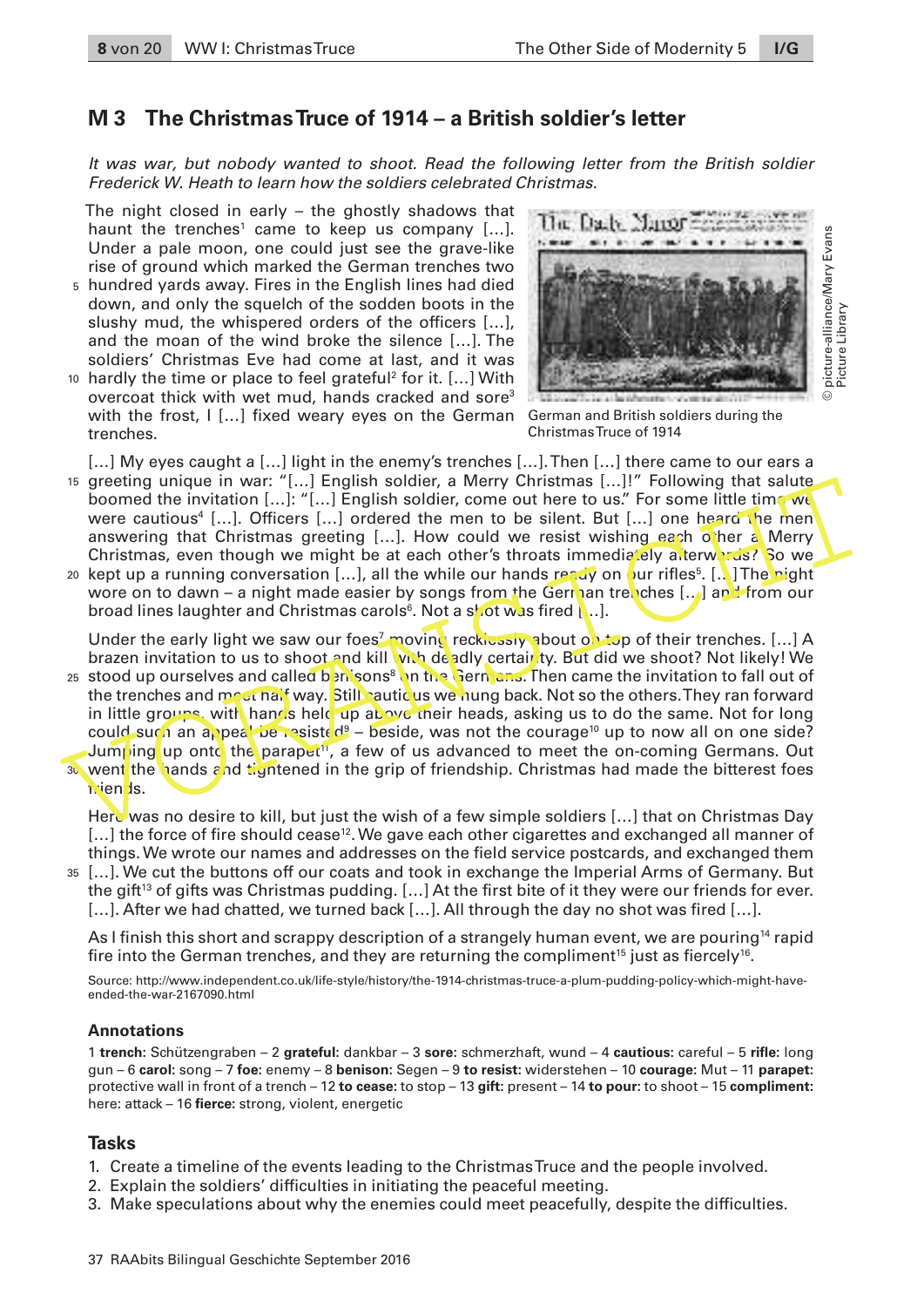**Text B**

© picture-alliance/ZB

# **M 6 Cooperation in trench warfare – the "imagined" war**

Which other examples of fraternisation $^{\scriptscriptstyle 1}$  between enemy soldiers were there and how can they be explained? Here you will learn about two concrete examples.

#### **Situation 1**

"I was having tea with a company when we heard a lot of shouting and went out to investigate. We found our men and the Germans standing on their respective parapets<sup>2</sup>. Suddenly a salvo<sup>3</sup> arrived but did no damage. Naturally both sides got down and our men started swearing<sup>4</sup> at the Germans, when all at once a brave German got on to his parapet and shouted out 'We are very sorry about that; we hope no one was hurt. It is not our fault, it is that damned Prussian<sup>5</sup> artillery'."

 $\overline{5}$ 

10

25

## **Situation 2**

Even more striking was the predictable use of artillery: "So regular were they (the Germans) in their choice of targets<sup>7</sup>, times of shooting, and number of rounds fired, that, after […] one or two

days, Colonel Jones had discovered their system, and knew to a<br>minute where the next shell<sup>®</sup> would fall. His calculations<sup>9</sup> were<br>very accurate, and he was able to take what scenard to uninitiated<br>Staff Officers big risks days, Colonel Jones had discovered their system, and knew to a minute where the next shell<sup>8</sup> would fall. His calculations<sup>9</sup> were very accurate, and he was able to take what seemed to uninitiated Staff Officers big risks, knowing that the shelling would stop before he reached the place being shelled." 15

The other side did the same thing, as noted by a German soldier commenting on "the evening gun" fired by the British: "At seven it" came – so regularly that you could set your watch by it. ... It always had the same objective, its range was accurate, it never

varied laterally<sup>10</sup> or went beyond or foll short of the mark.  $\ldots$  Break time in an artillery unit with There were even some  $[...]$  fellows who crawled out...  $[...]$  in heavy weaponry in Flanders (1918) order to see it burst." 20



These rituals of perfunctory<sup>11</sup> and routine firing sent a double message. To the high command they c nveyed aggression, but to the enemy they conveyed peace. The men pretended<sup>12</sup> to be implementing an aggressive policy<sup>13</sup>, but were not.

Source: Axelrod, Robert: The Evolution of Cooperation. New York 2006: Basic Books, pp. 84–86.

#### **Annotations**

1 **fraternisation:** Verbrüderung – 2 **parapet:** Brüstungsmauer – 3 **salvo:** gleichzeitiges Abfeuern mehrerer Geschütze – 4 **to swear at so.:** jmdn. beschimpfen – 5 **Prussian:** preußisch – 6 **predictable:** vorhersehbar – 7 **target:** Ziel – 8 **shell:** bomb – 9 **calculation:** Berechnung – 10 **lateral:** seitlich – 11 **perfunctory:** nachlässig, ohne Interesse – 12 **to pretend to do sth.:** vorgeben etw. zu tun – 13 **policy:** strategy

- 1. Explain how and for what reasons weapons were used in this truce.
- 2. Explain how situations 1 and 2 are different from each other.
- 3. How could this difference be explained?
- 4. Reflect on what a military superior could do to stop this cooperation with the enemy.
- 5. Report your results to your partner.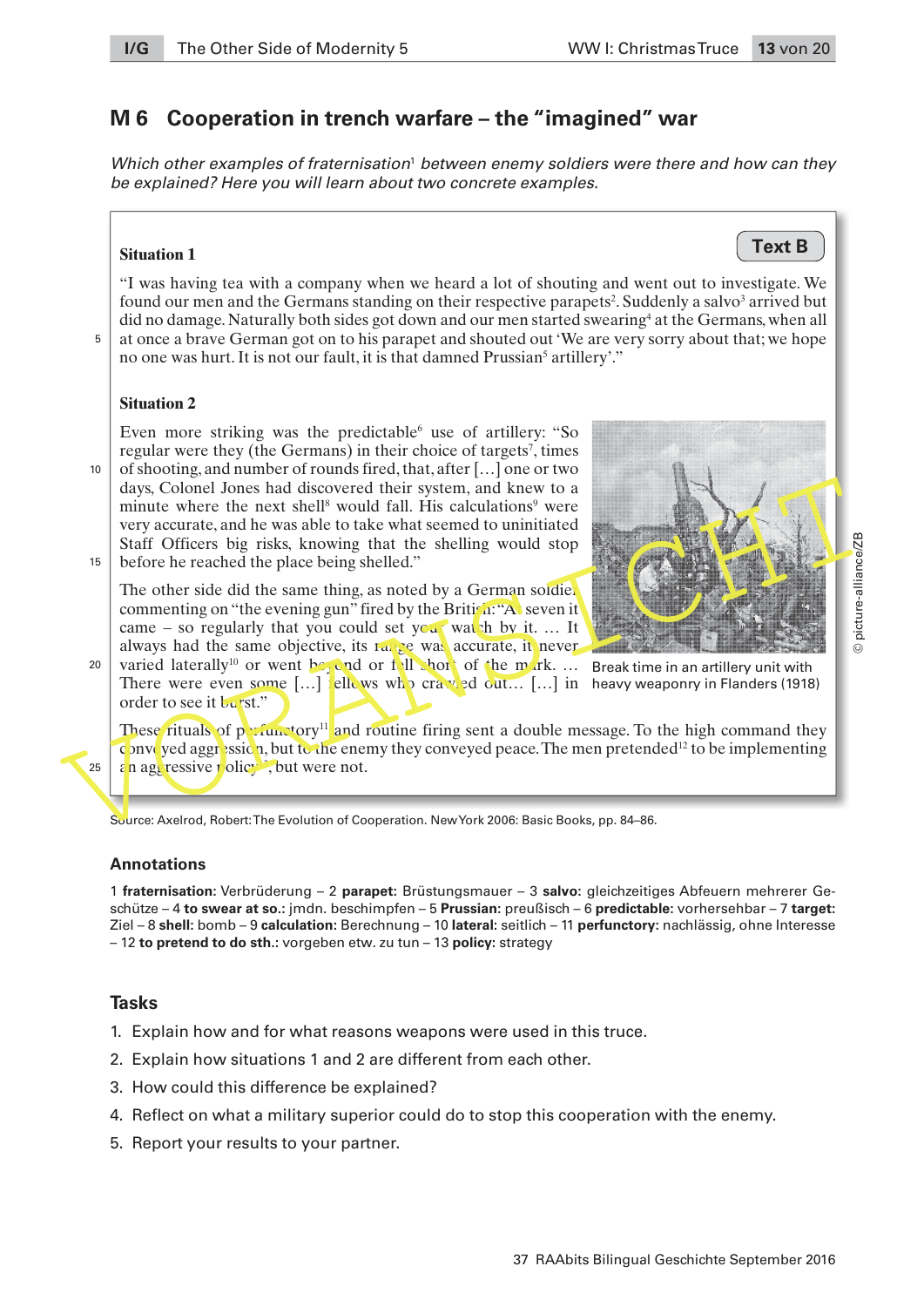# **M 7 The end of the cooperation – the war continues**

*The following texts explain what led to the end of the cooperation between the enemies.* 

Most officers tolerated fraternisation between enemies on Christmas. The truces, some of which lasted into January, were however too long for the officers. Officers were afraid that the soldiers would not be able to continue fighting, so they ended the truce and threatened disciplinary measures and stopped every attempt to halt fighting. A British witness reported that Christmas carols could still be heard from a German trench when suddenly there were shots and screams.  $\overline{5}$ 

This method was also used for other truces:

"Direct truces were easily suppressed<sup>1</sup>. Orders were issued making clear that the soldiers "were in France to fight and not to fraternize<sup>2</sup> with the enemy" [...]. Several soldiers were courtmartialled<sup>3</sup> and whole battalions were punished. Soon [...] such arrangements became rare." (Axelrod: 78)  $10$ 



German soldiers leave a trench for an attack.

Finally the system of the early war months collapsed: 15

martialied and whole battalions were punished. Soon [...] such a contrast are a trenching that the heater are." (Axelrod: 78) and tack.<br>
Tinally the system of the early war months collapsed:<br>
"What finally destroyed the li "What finally destroyed the live-and-let-live system was the institution of a type of  $\left[\ldots\right]$  aggression that the headquarters could monitor<sup>4</sup>. This was the raid<sup>5</sup>, a carefully prepared attack on enemy trenches which involved from ten to two hundred men. Raiders vere ordered to kill or capture the enemy in his own trenches. If the raid was successful, prisoners would be taken; and if the raid was a failure, casualties<sup>6</sup> would be proof<sup>7</sup> of the attempt. There was no effective way to pretend that a raid had been undertaken  $[\dots]$  and  $[\dots]$  to cooperate with the enemy in a raid  $[\dots]$ ." (Axelrod: 82)

This was, howevee, not on purpose:

The British High Command [...] did [...] do so in order to [...] show their French allies that they vere loing their part to harass<sup>8</sup> the enemy." (Axelrod: 83)

The war developed in the following years into an extreme battle of material in which there could be  $\mathbf{r}$  o cooperation. In this type of war, weapons, not people were important. Enormous quantities of weapons capable of large destruction were used, for example machine guns, tanks and mines. Poisonous gas was also used. Shells up to a meter long were fired around the clock. Supplies<sup>9</sup> were constantly being sent – not only weapons, but also soldiers as replacement for the dead. For this reason the entire economies of the home countries were oriented towards war.

30

25

 $20$ 

Source of the quotes: Axelrod, Robert: The Evolution of Cooperation. New York 2006: Basic Books, p.78, p.82, p.83.

# **Annotations**

1 **to suppress sth.:** etw. abstellen – 2 **to fraternize:** sich verbrüdern – 3 **to court-martial so.:** jmdn. vor das Kriegsgericht stellen – 4 **to monitor sth.:** etw. überwachen – 5 **raid:** Stoßtruppenunternehmen – 6 **casualty:** Verwundete, Todesopfer – 7 **proof:** Beweis – 8 **to harass so.:** bedrängen, drangsalieren – 9 **supply:** Nachschub

- 1. Give the original reason for raids.
- 2. Explain why a "pretended war" was no longer possible with the raids.
- 3. Speculate about why there were no Christmas truces in the following three years (1915– 1917).